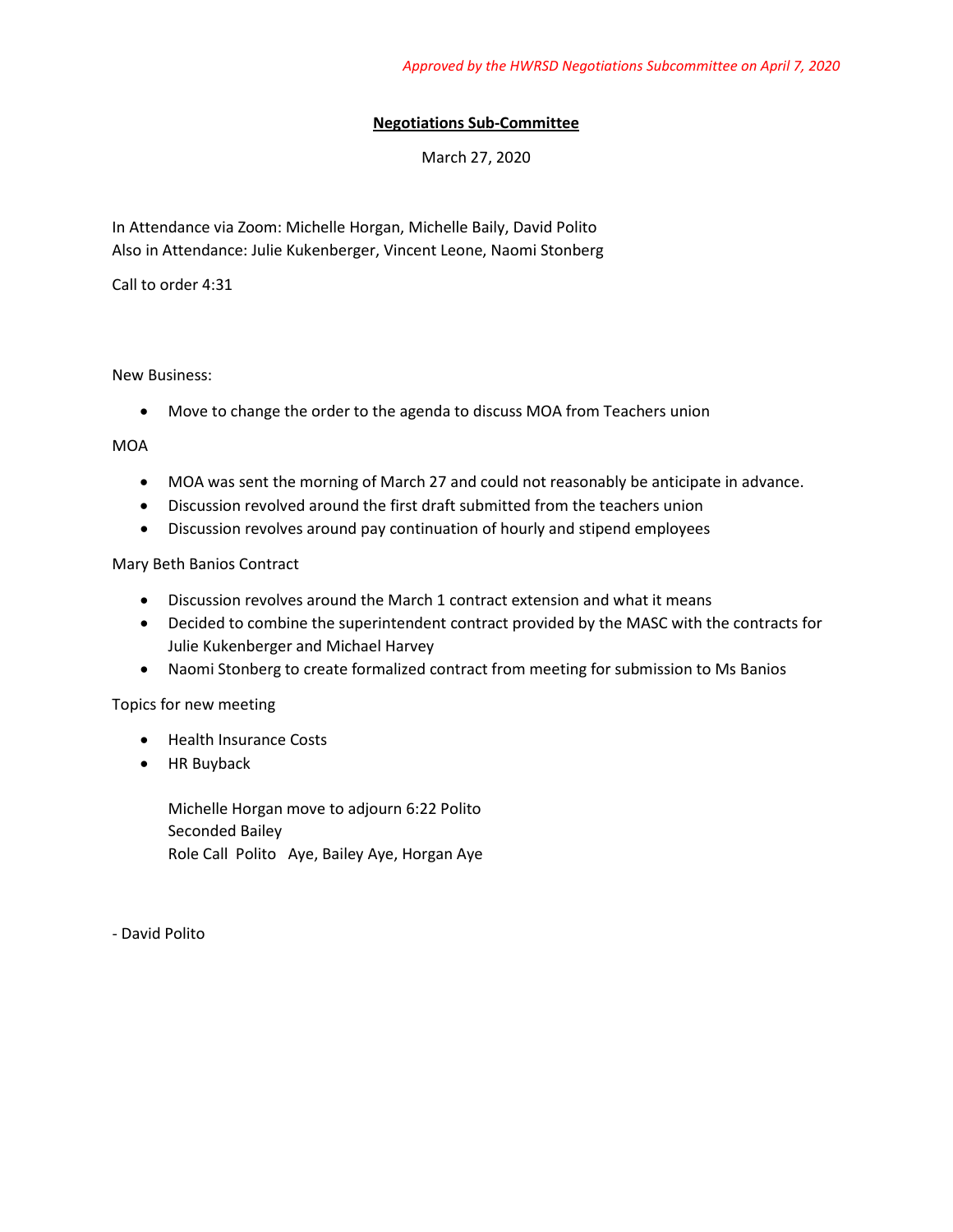Memorandum of Agreement between The Hamilton-Wenham School Committee and the Hamilton-Wenham Education Association for Work Responsibilities during the COVID-19 Emergency

- 1. Whereas, the Committee and Association are parties to Collective Bargaining Agreements.
- 2. Whereas, the COVID-19 Pandemic has required the Closing of all public schools and the return date is not definitive and is subject to change.
- 3. Whereas, the Committee and Association have come to a common understanding of the effect on working conditions and payment of salaries or hourly wages and benefits during school closure periods.
- 4. Whereas, the terms and conditions of this MOA will expire at the conclusion of the school closures resulting from the COVID-19 Emergency and the return to normal operational school hours.

Now, and therefore, in consideration of the mutual covenants expressed therein, the Parties agree that the terms and conditions set forth in the Collective Bargaining Agreements governing the terms and conditions of employment for all bargaining units represented by the HWEA shall remain in full force and effect as stated therein:

- 1. All regularly employed part-time and full-time unit members will continue to receive their regular salary (or hourly pay), wages, stipends, and benefits, for work started on/or before March 12, 2020, as if the district was open.
- 2. All Spring Sport stipends will be paid and if the season is cancelled, the stipend will be prorated from March 16, 2020 to the date of the cancellation.
- 3. Days during the extended COVID-19 school closure shall be considered workdays for all employees.
- 4. Employees who are on extended leave (paid or unpaid) prior to the extended COVID-19 school closure shall remain on that leave and access their available leave balance in accordance with applicable contractual agreements. Unit members who are released to return to work without restrictions by their physician during school closures shall be returned to work.
- 5. In the event an employee becomes ill and is not able to fulfill the agree upon duties during the closure, the employee shall be entitled to use all accrued sick and personal leave provisions. Employees who utilize their sick leave during this period will not be required to provide plans, initiate or respond to communication, or otherwise participate in the academic engagement described herein on the day(s) they utilize sick leave. The District will also adhere to all provisions of the Families First Coronavirus Response Act and the provisions described within the Act.
- 6. During the extended COVID-19 school closure, supervisory relationships will remain in place, and both parties agree that employees are expected to adhere to the agreed